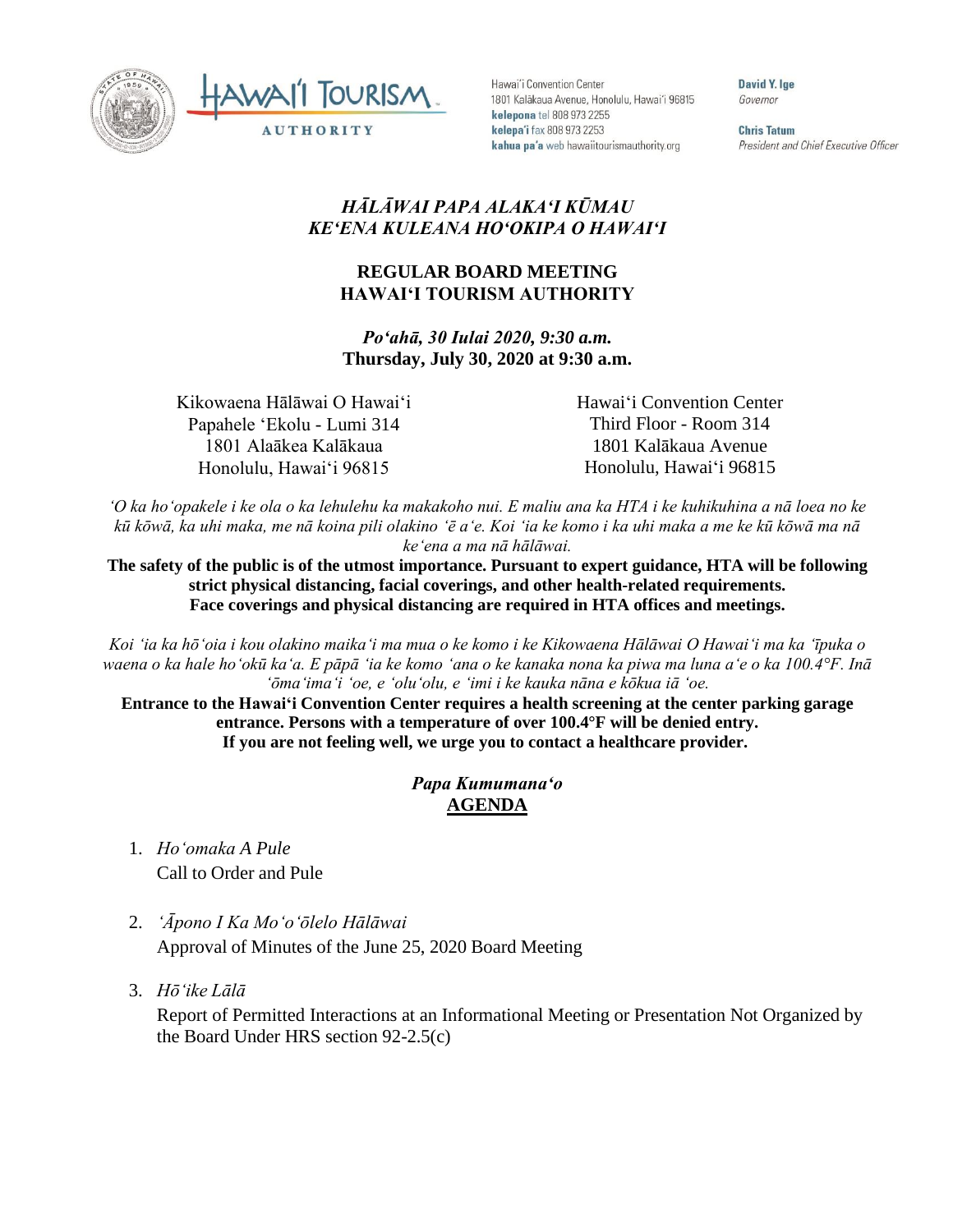



Hawai'i Convention Center 1801 Kalākaua Avenue, Honolulu, Hawai'i 96815 kelepona tel 808 973 2255 kelepa'i fax 808 973 2253 kahua pa'a web hawaiitourismauthority.org

David Y. lge Governor

**Chris Tatum** President and Chief Executive Officer

4. *Hōʻike A Ka Luna Hoʻokele*

Report of the CEO Relating to Staff's Implementation of HTA's Programs During June 2020:

- Major Market Management including Destination Marketing Management Services, Global Meetings, Conventions and Incentives (MCI) Program Management Services, Responsible Tourism, Support of State COVID-19 Mitigation Efforts
- 5. *Hōʻike ʻIkepili Noiʻi ʻOihana Hoʻomākaʻikaʻi* Presentation and Discussion of Current Market Insights and Conditions in Hawai'i and Key Major Hawai'i Tourism Markets, Including the United States, Japan, Canada, Oceania, Other Asia, Europe, and Cruise
- 6. *Hōʻike, Kūkākūkā A Hoʻoholo No Nā Moʻokālā* Presentation, Discussion and Action on HTA's Financial Reports for May and June 2020
- 7. *Hōʻike No Ka Papahana Hoʻoponopono*  Update on the Status of the 2018 Audit Action Plan
- 8. *Hōʻike No Ke Kau ʻAhaʻōlelo 2020* Update Relating to the 2020 Legislative Session and Related Bills Relevant to HTA
- 9. *Hōʻike A Ke Kōmike Hokona Kūmau No Ke Kūkākūkā A Hoʻoholo* Report of the Marketing Standing Committee with the Committee's Recommendations to Support Various Marketing Proposals, for Discussion and Action by the Board
- 10. *Hōʻike A Ka Hui Hoʻopiha Kūlana Pelekikena A Luna Hoʻokele* Report of the Permitted Interaction Group Serving as a Selection Committee to Guide the Search for the Next HTA President and Chief Executive Officer
- 11. *Ho'oku'u* Adjournment

*\*\*\* ʻAha Hoʻokō: Ua hiki i ka Papa Alakaʻi ke mālama i kekahi hālāwai kūhelu i kū i ka Hawaiʻi Revised Statutes (HRS) § 92-4. E mālama ʻia kēia hālāwai kūhelu nei ma lalo o ka § 92-5 (a)(4), § 92-5 (a)(8) and §201B-4(a)(2) no ka pono o ko ka Papa Alakaʻi kūkā a hoʻoholo ʻana i nā nīnūnē a nīnau i pili i ko ka Papa Alakaʻi kuleana me ko ka Papa Alakaʻi loio. He hālāwai kūhelu kēia i ʻole paulele ʻia ka ʻikepili a i mea hoʻi e mālama kūpono ai ko Hawaiʻi ʻano, he wahi i kipa mau ʻia e nā malihini.*

\*\*\*Executive Session: The Board may conduct an executive session closed to the public pursuant to Hawai'i Revised Statutes (HRS) § 92-4. The executive session will be conducted pursuant to § 92-5 (a)(4), § 92-5 (a)(8) and §201B-4(a)(2) for the purpose of consulting with the board's attorney on questions and issues pertaining to the board's powers, duties, privileges, immunities, and liabilities; and to discuss information that must be kept confidential to protect Hawai'i's competitive advantage as a visitor destination.